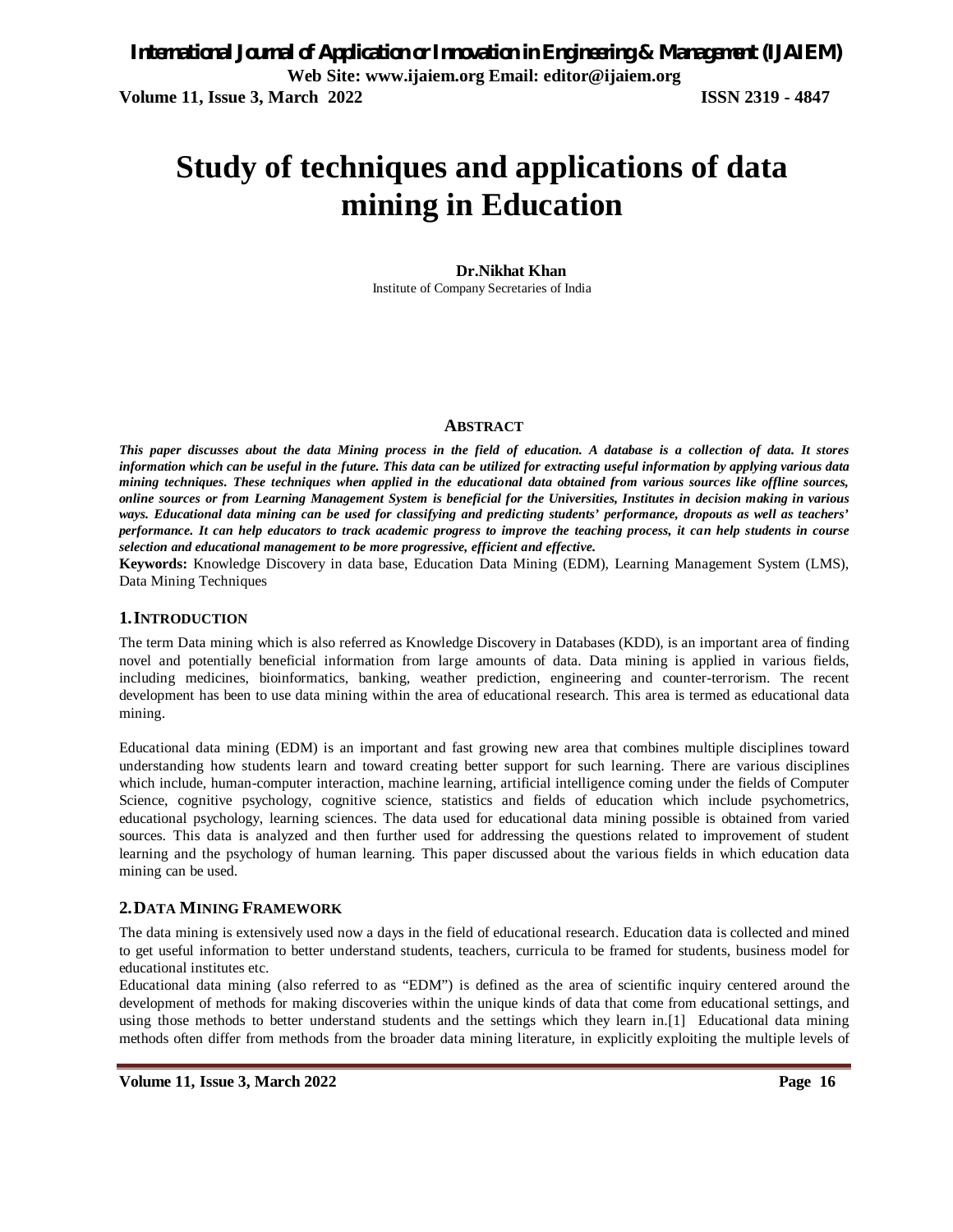**Volume 11, Issue 3, March 2022 ISSN 2319 - 4847**

meaningful hierarchy in educational data. In this various methods from the psychometrics literature are also integrated with methods from the machine based learning and data mining techniques to achieve the goal.

#### **3.DATA OBTAINED FOR EDUCATIONAL DATA MINING**

With the greater use of technology in educational systems, a large amount of data is available. Educational data mining (EDM) provides significant information .Based on this the data used for education data mining can be categorized as follows:

**3.1** *E-learning and learning management systems (LMS) provide students with content available in system, instruction, communication, and reporting tools that allow students to learn by themselves. This type of education may occur as self-paced learning or may be instructor-led learning. Data mining techniques can be applied to the data stored by the systems in the databases.*

**3.2** *The data can be available from Offline education where knowledge is transferred to learners based on face-to face contact. Data can be collected by traditional methods such as observation and questionnaires. It studies the cognitive skills of students and determines how they learn. Therefore, the statistical technique and psychometrics can be applied to the data.*

**3.3** *Data can available from massive open online course (MOOCS), Intelligent tutoring systems (ITS) and adaptive educational hypermedia systems (AEHS).The data is obtained for different profiles of students. As a result, applying data mining techniques is important for building user profiles. The data generated by these systems can then assist in further research.*

Educational data mining is a significant field which uses educational data obtained from various sources to generate useful information. It uses multiple algorithms for getting results which helps in decision making. Learning is based on behavioral, psychological and constructive models. The learning outcome is based on observable changes in behavior of the student. The teacher's involvement in the learning procedure results in the psychological model. Then there is constructive model in which the students learn on their own from the available resources.

Education is no longer an isolated activity. There is a drastic shift of conventional learning environment into community based learning conditions. There are various data mining algorithms which can be applied on the data obtained from various educational data sources which will help in improved learning outcomes and will be beneficial for the students in particular and the teachers and the institutions in general.

EDM is the process of transforming raw data obtained from educational systems into useful data that can be used to make data-driven decisions. Data mining is the most powerful technique with incredible potential to help various schools and colleges focus on the most significant information in the data sets collected about student's behavior and potential learners.

Data mining uses its tools to find previously unknown patterns and relationships in huge data sets. These tools can incorporate machine learning techniques, statistical models and mathematical algorithms. These techniques will help in acquiring useful information through the available data.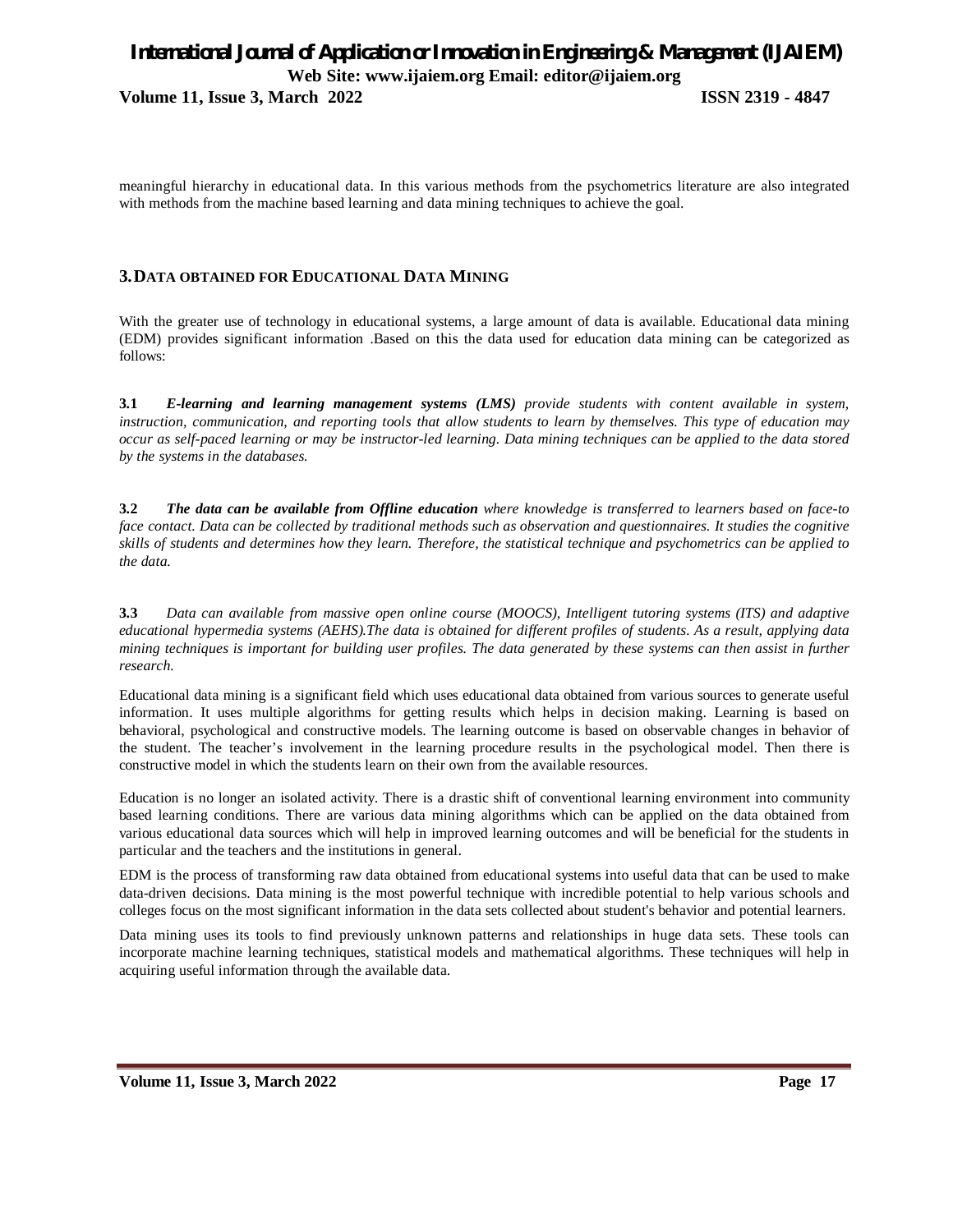### *International Journal of Application or Innovation in Engineering & Management (IJAIEM)* **Web Site: www.ijaiem.org Email: editor@ijaiem.org Volume 11, Issue 3, March 2022 ISSN 2319 - 4847**

#### **4.PROCESS OF DATA MINING IN EDUCATIONAL DATA:**

Data mining which is a branch of computer science is used to operate on huge data sets to find hidden patterns and relationships, which is helpful for many organizations to make data-driven decisions. [2].Various techniques and algorithms such as Clustering, Association Rules, Classification, Regression, Neural Networks, Artificial Intelligence, , Genetic Algorithms, Decision tree, etc. are used for knowledge discovery from databases.[3]

An educational system typically has a huge educational database. This data may include teacher's data, accounts data, data related to various colleges, various modes of teaching, data related to several curricula, colleges, student's data, predicting students' results, students learning behaviors, weak students, alumni data, etc. The educational data mining focuses on the development techniques for exploring the special types of data that originate from an educational context. These data originate from various sources, including data from the traditional face -to- face classroom environment, online courseware, educational software, etc.



**Fig 1:** Process of Data Mining in educational data

In educational data mining, some techniques like Classification, association rule, clustering, Decision Tree, KNN, K-Clustering, Random Forest has been widely used by authors in their research work. [Fig 1]

#### *Classification:*

*In Classification a model is built which identifies and assigns a class for the new observation input data given to the model. We divide data into two sets training set which is used to build the model and test set which is used to validate the model. From the Training set data, various classes are divided. Test set data is assigned a class by the model we generate. In other words classification is the task of learning an objective function that maps each attribute set A to one of the predefined class level B. There are various classification techniques, namely Decision Tree-based Methods, Memorybased reasoning, Rule-based methods, Naïve Bayes and Bayesian Belief Networks, Neural Networks. In classification, test data is used to estimate the certainty of the classification rules. If the certainty is acceptable, the rules can be applied to* 

**Volume 11, Issue 3, March 2022 Page 18**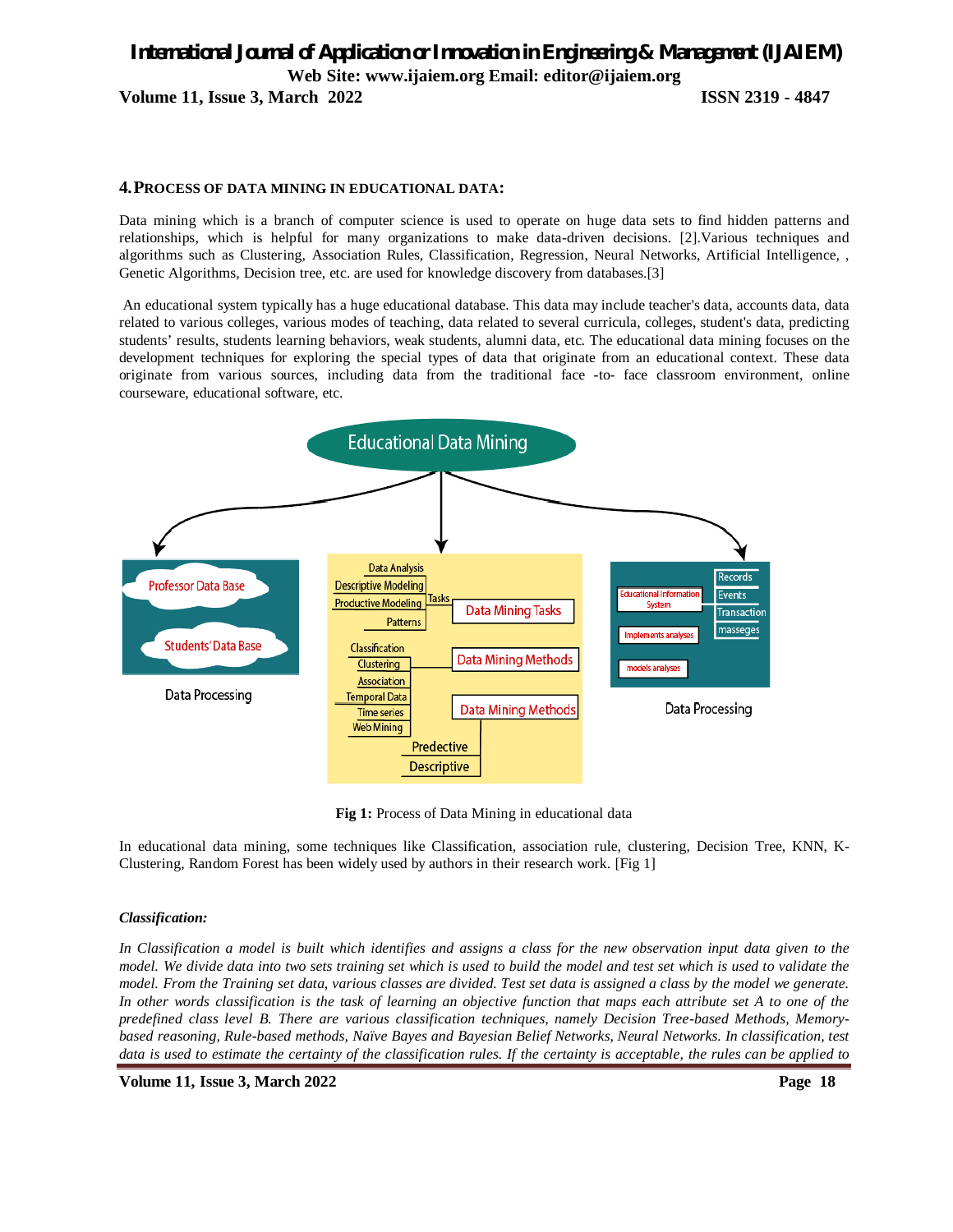**Volume 11, Issue 3, March 2022 ISSN 2319 - 4847**

*the new data tuples. The classifier-training algorithm utilizes these pre-classified examples to determine the arrangement of parameters needed for proper discrimination.* 

#### *Clustering:*

Clustering refers to the process of classification and identification of objects into different groups, the segmentation of a data set into clusters such that the data in each cluster share some common characteristic of similar classes of objects.

Clustering technique segregates data into clusters or groups where objects within the cluster must have similar features while objects in different clusters must be less similar to each other. Different clustering methods are used according to the application. Some of them are Partitioning Method, Constraint-based Method, Grid Based Method, Density-based Method, Model-Based Method, Hierarchical Method, Clustering is a very efficient technique in grouping where it divides the data into groups or clusters with similar characteristics [4]. However, the size of data is reduced in clustering so some details are lost.

#### *Regression*

Regression technique predicts the value of a continuous valued variable called predictor variable (target) based on the response variable having known values. Regression techniques can be adapted for prediction. It can be used to demonstrate the relation between one or more independent and dependent variables. In data mining, independent variables are attributes that are already known, and response factors are what we need to predict. Many advanced techniques such as logistic regression, neural nets, and decision trees can be used to forecast future values.

Some of the Regression algorithms used in data mining are Simple Linear Regression model, Lasso Regression, Logistic. Regression, Support Vector Machines, Multivariate Regression algorithm, Multiple Regression Algorithm. Example: Relationship between student's course curricula and student's result can be predicted.

#### *Association Rule Mining*

Association Rule mining technique finds patterns in data and relationships among large data sets and correlations between them. The occurrence of an item can be predicted according to the occurrences of other items. Association rules are if-then rules using which lift, support and confidence are calculated to discover frequent patterns and relations between objects. Some of the Association rule algorithms are the Apriori algorithm, FP-growth algorithm, Eclat algorithm, Marketbasket analysis, cross-marketing, catalogue designing uses this technique.

#### *Outlier Detection*

Outlier detection detects and excludes outliers (sample data which completely behaves differently compared with other data sets) from the data set. Some of the outlier detection methods are Z-Score, DBSCAN, Isolation Forest, Linear Regression Models (LMS, PCA), Proximity Based Models (non-parametric), and High Dimensional Outlier Detection Methods. Some of the applications are Fraud detection, Intrusion detection, Medical and health outlier detection, Fraud detection of Insurance claim etc.

#### *Sequential Patterns*

.

Sequential patterns technique is used to predict sequential dependencies and sub sequences. Methods used for finding sequential patterns are GSP (Generalized Sequential Pattern), Free span, Prefix span, SPADE (Sequential Pattern Discovery using Equivalent Class). Some of the applications are DNA sequences, weblog click streams, telephone calling patterns, stocks and markets etc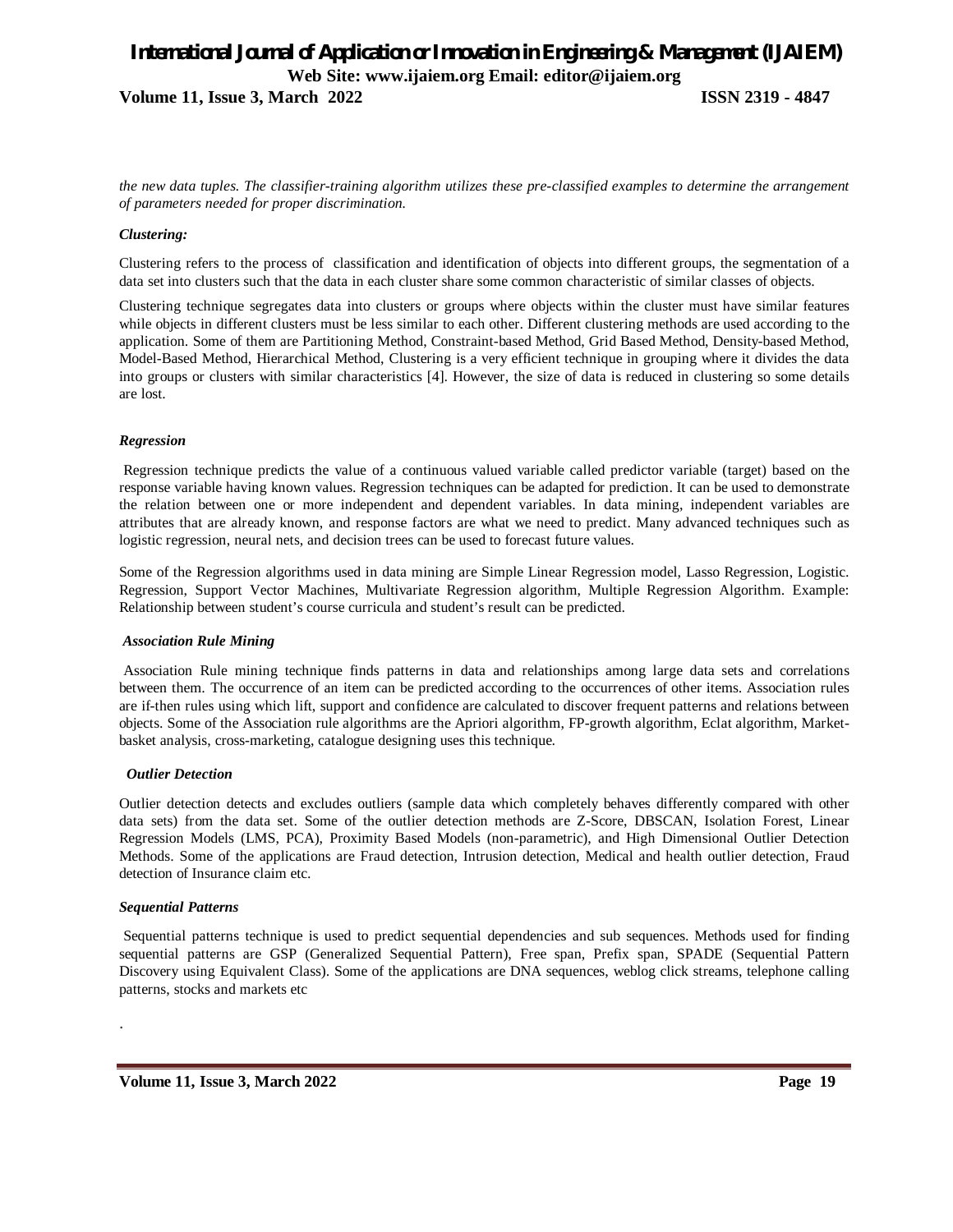**Volume 11, Issue 3, March 2022 ISSN 2319 - 4847**

#### **5.APPLICATIONS OF DATA MINING IN EDUCATION**

#### *5.1 Performance of Students:*

This paper helps in the study of performance of students using different data mining techniques such as classification and clustering and provides a suitable technique that could be used by student advisors. This study will help the universities to improve the performance of the students. It introduces student marks prediction models using predictive model approaches based on student behavior [5].In this study the decision tree (J48) classification algorithm was used to analyze student performance. Further prediction of performance of students is also possible.

#### *5.2 Building the smart Infrastructure:*

Universities or institutes can build the smart infrastructure for education and allocate the budget or funding direction based on the decision making by doing the analysis of various data models and studying the success rate of various modes of learning. Smart infrastructure is a smart educational environment or a smart platform providing implementation, use and development of smart technologies in education. They can take decisions by doing the assessment of models having smart platform, smart technology, smart knowledge management system, use of learning tools and mobile devices for teaching.

#### *5.3 Profiling of students:*

The profiling of the student is made by using clustering algorithm. The students are divided into various clusters using data from various attributes of data like results scored in the semester, gender, break between semesters, average score in each semester, overall score. The students are profiled based on strugglers, Keen completers, Average, Late Completers, Based on the profiling the students the intelligent tutoring system is designed to get the best learning outcomes. Students of each cluster could benefit from the same intervention.

#### *5.4 Students' Enrolment Prediction*

Aksenova et al. (2006) build predictive model for fresher, existing and returned students at both graduate and undergraduate levels. This model is built based on population, unemployment rates in the region, institutional tuition fees, household income, enrolment past data of institutions. Data is mined with the help of Cubist tool.They conclude that data mining has an enormous application in higher education.Kovacic, J. Zlatko (2010) predicted students' success based on enrolment data (socio-demographic and environment variables) using data mining techniques such as CART (Classification and Regression Technique).They concluded that classifying students based on pre-enrolment information helps to identify students 'at-risk'of dropping the course and suggest using orientation, advising and mentoring programs to make them success.

#### **5.5 Predicting Students' Profiling**

Romdhane et al. (2010) indicate that data mining allows building customer models each describing the specific habits, need and behaviour of group of customers. It classifies new customers and predicts their special need. Consequently, data mining can help management to identify the demographic, geographic and psychographic characteristics of students based on information provided by the students at the time of admission.Profiles are often based on demographic and geographic variables (Berry and Linoff, 2004).According to Chen et al. (2005) data mining can be applied to describe behaviour of customers. Furthermore,surveys are one common method of building customer profiles. Neural networking technique can be used to identify different types of students. In addition, Discriminant analysis can also be used to identify patterns.Regression analysis, decision tree and Bayesian classification can be applied. Consequently, cluster analysis can be done to students' profiling and separate marketing strategies can be prepared to target segmented students.Cluster analysis is also called data segmentation (Sinha et al., 2010).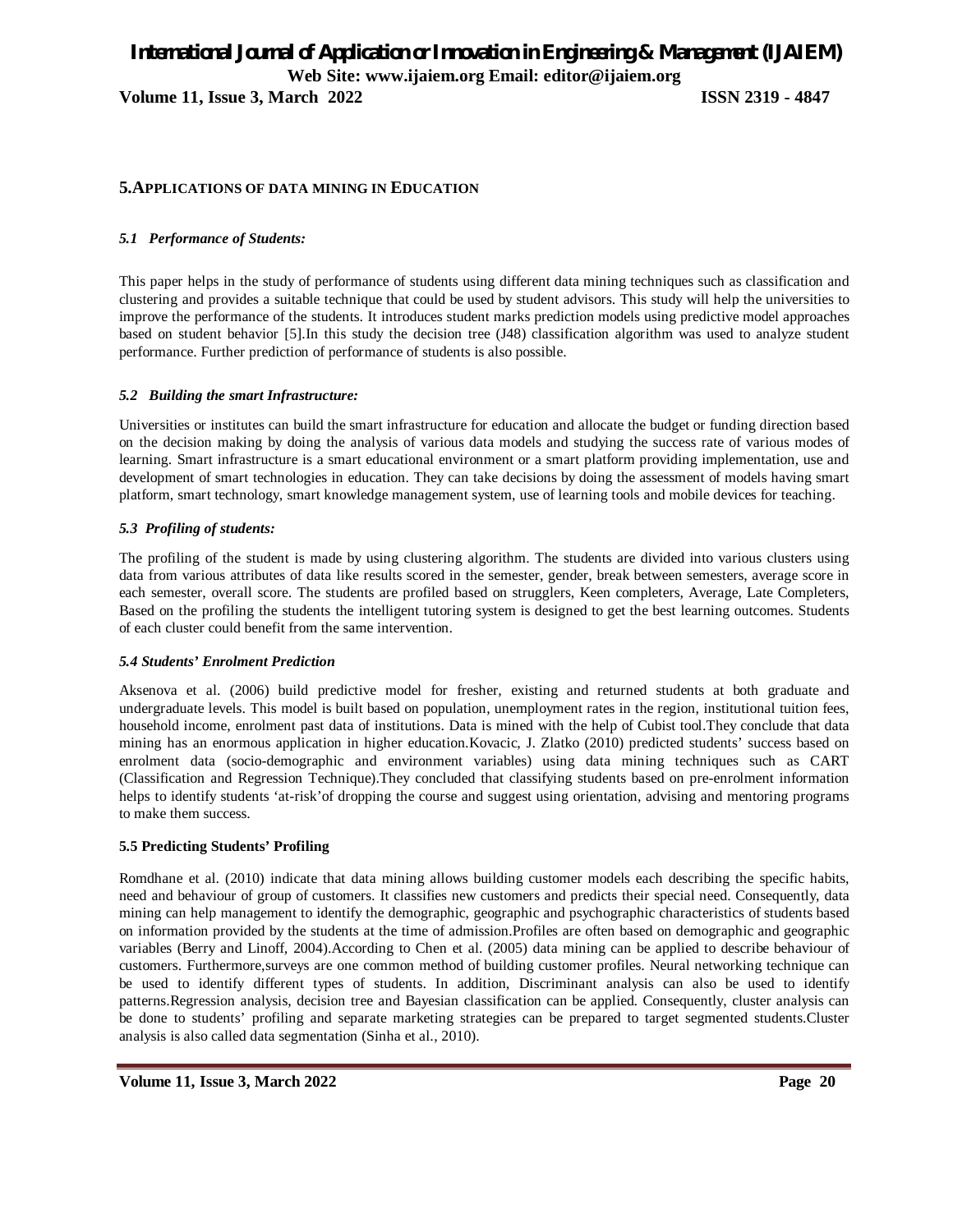**Volume 11, Issue 3, March 2022 ISSN 2319 - 4847**

#### *5.6 Library facility*

Data mining techniques can be used in library to explore students' reports in relation to books selections, loan accounts and books shelves to gain information. In addition, clustering analysis can be applied to understand books selection and ordering system based on age, gender and grades of students.

#### *5.7 Curriculum Development*

Hsia et al. (2008) study course preferences, completion rates and enrolled professionals by using data mining algorithm such as decision tree, link analysis and decision forest. They found the correlation between course category and enrolled professions. They lay emphasis on importance of data mining in designing curriculum and marketing in the field of higher education.

#### *5.8 Students' complaints*

Chen et al. (2012) proposes 'PARA' (P=Primary Diagnosis, A=Advanced Diagnosis, R=Review and A=Action) model of service failure based on customer complaints. Data mining technique is used to identify categories of different complaints and evolve strategy to improve services.

#### *5.9 Students' course selection*

In his publication Kardan et al. (2013) determine the characteristics that influences student course selection using neural networks such as, students' workload, final examination time, course grades, course type, course duration, and number of time conflicts, and students' demand. These variables are used as input of neural network modelling. Further, Guo (2010) did the analysis and subsequently predicted student course satisfaction using neural networks. He found that number of students are enrolled to a course in which they attain high distinction.

#### *5.10 Course Completion*

Universities and Institutes can cluster students into groups based on students' loyalty, students' satisfaction and degree of complaints to understand students' patterns towards course completion [6]

Dr. Mohd Maqsood Ali, International Journal of Computer Science and Mobile Computing Vol.2 Issue. 4, April- 2013, pg. 374-383 © 2013, IJCSMC All Rights Reserved 380

#### *5.11 Students' Targeting*

Woo et al. (2005) defines customer targeting as "a process of defining strategy to target specific customers. "They indicate that customer map is the visualization method for customer targeting. Customer map helps in building customer-oriented strategy. It is a "novel technique to find right set of customers who are homogenous with similar characteristics, values and needs. It is organized with three dimensions of customer targeting: Customer Value (usage and behavior), customer characteristics (demographic and Psychographic), and customers' needs (complaints and satisfaction). Target customers are detected and Customer map derives the targeting strategies.

#### **6.CONCLUSION**

Educational data mining is an upcoming discipline with high potential for every participant in the educational process. Data mining techniques are developed and used to automatically discover hidden knowledge and recognize patterns from data. Educational data mining can be used for classifying and predicting students' performance, dropouts as well as